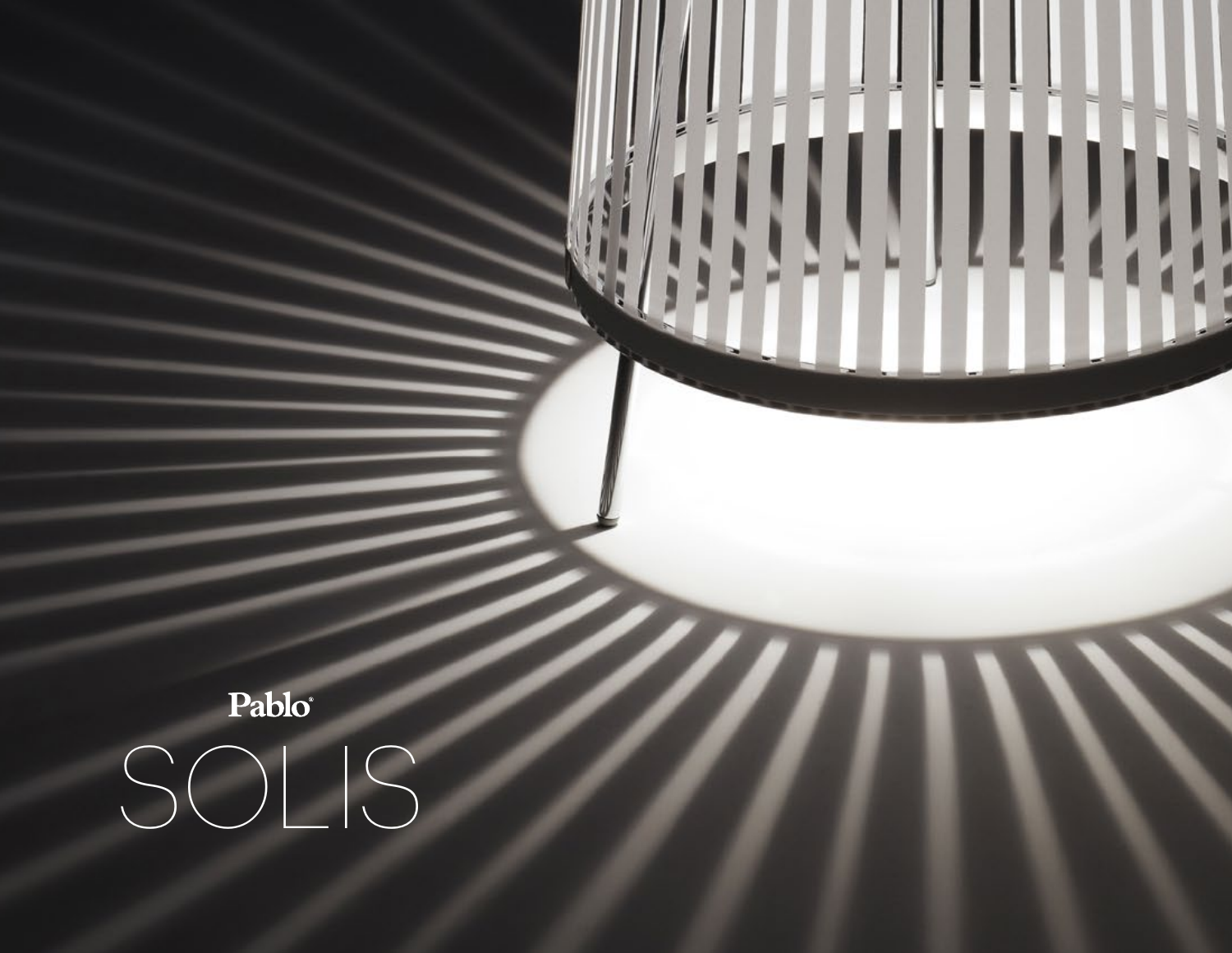# SOLIS

#### DESCRIPTION

Solis is an innovatively simple and elegant suspension lamp that can be used as a pendant, hung from a wall, or as a freestanding portable luminaire to create a distinctive ambiance. The resulting piece is an engaging blend of light and shadow, casting shimmering rays and radiating patterns onto a space.

#### DESIGNER

Carmine Deganello 2009 / 2010

#### MATERIALS

- Polyester fabric shade
- Nickel-chrome steel hardware
- Fabric cord

#### FEATURES

- Full range dim
- Ships flat-packed

#### SPECIFICATIONS

- Voltage: 120V or 240V 50/60Hz
- Fire retardant polyester fabric
- Cord length: 16' (488cm)
- 1 year warranty
- Certifications: UL listed components

#### BULB TYPE

• (1x) E26-60W-PAR30 NSP bulb







## Pablo®